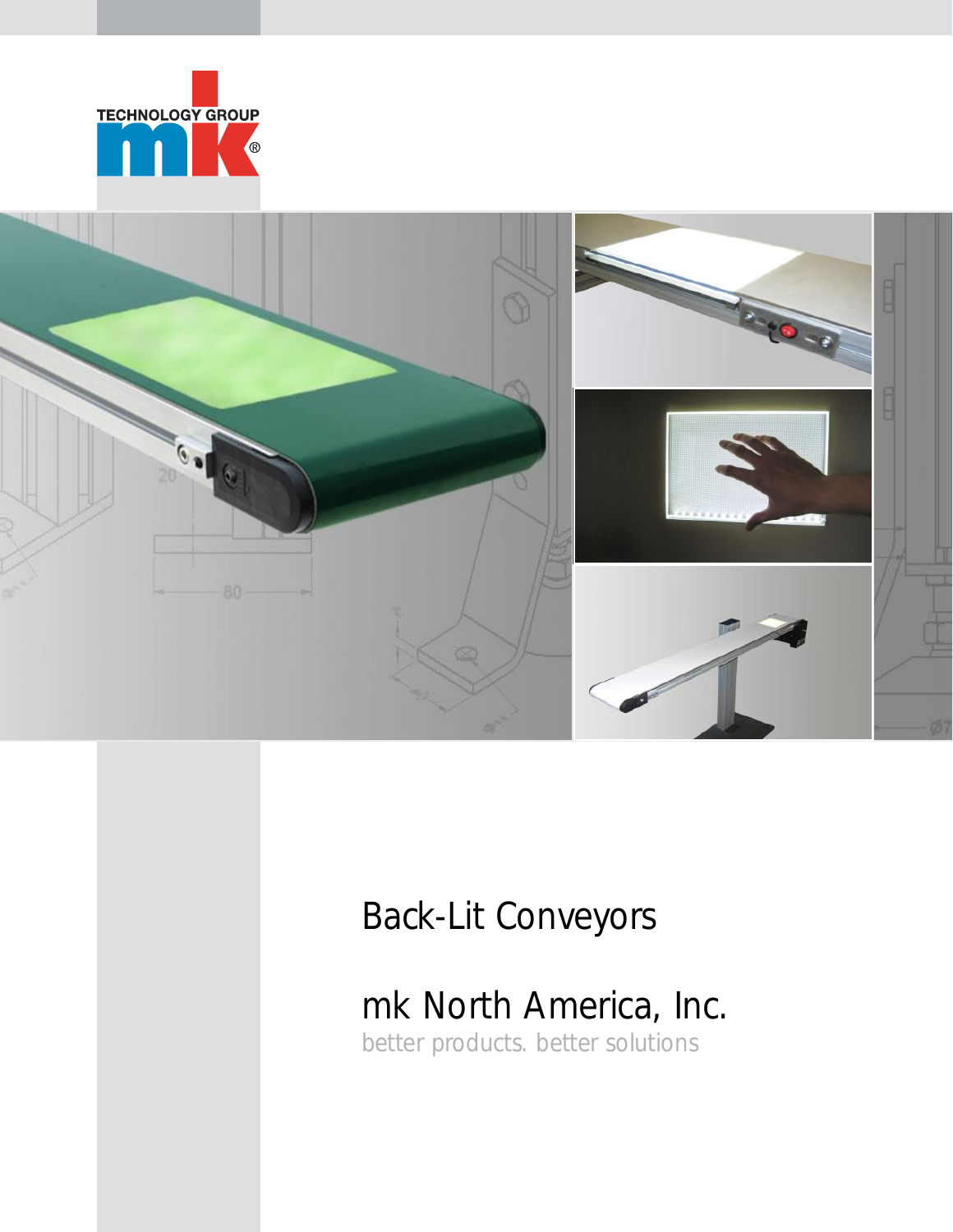

# mk North America, Inc.

better products. better solutions.

mk North America, Inc. is a leading manufacturer of high quality profile conveyors. Whether you need a basic belt conveyor or a comprehensive conveyor system, put the mk North America team to work for you. You will experience first-hand the benefits of our innovative design, competitive pricing, exceptional customer service and top quality - all committed to improving the efficiency of your material flow.

### The mk Advantages

- Our modular approach reduces engineering and lead time, and offers enormous flexibility and  $\bullet$ design freedom
- Robust construction and the use of high quality components reduces down-time and operating  $\bullet$ expenses while increasing productivity
- Our product line is continually updated in order to adapt the demands of an ever-changing  $\bullet$ marketplace
- Trained field sales and technical application assistance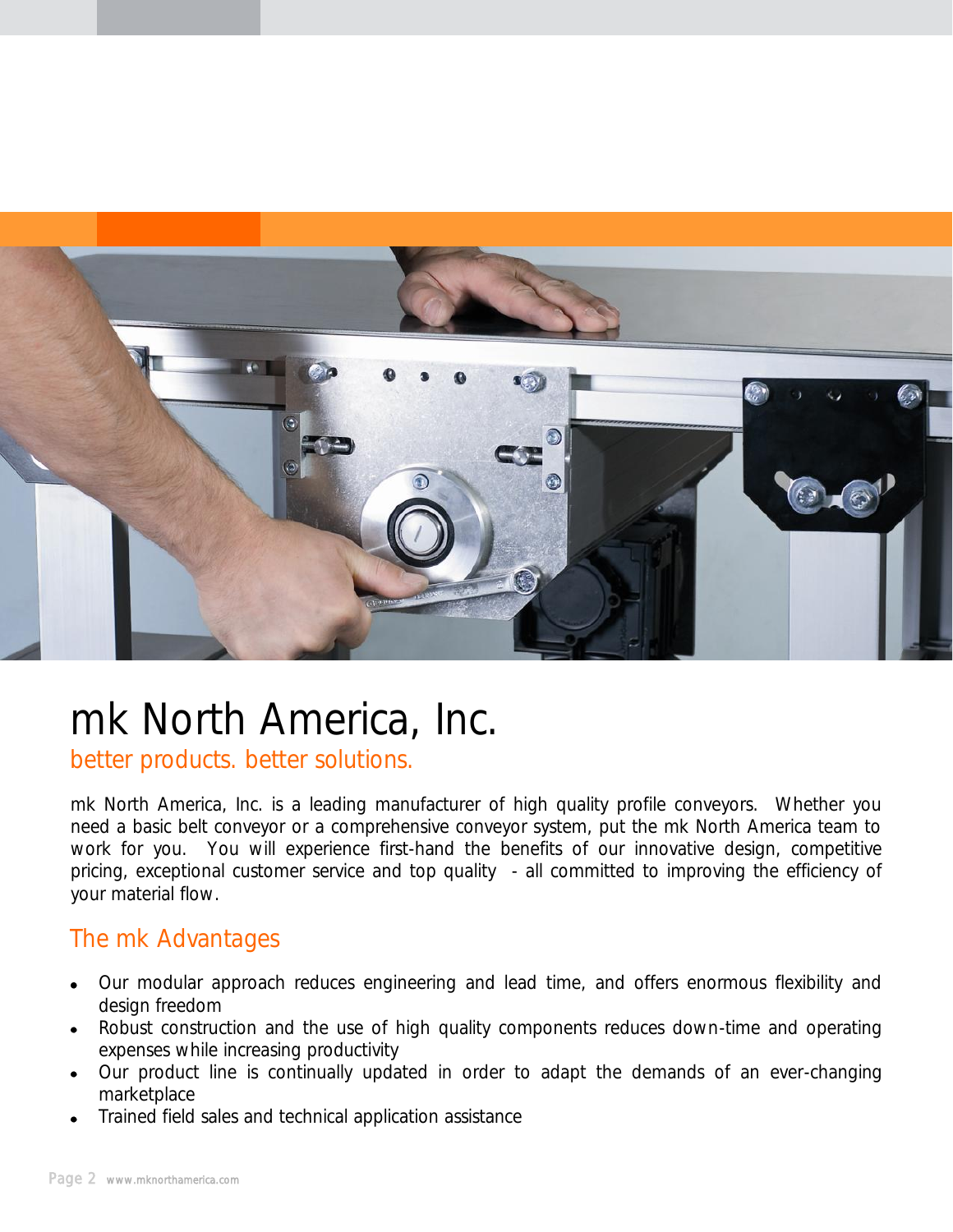

### 24 hour Quote Turnaround

In today's fast-paced business world, when you need a quote, you need it fast. We pride ourselves on turning quotes around to our customers within 24 hours of receiving the application parameters.

### [www.mkNorthAmerica.com](http://www.mknorthamerica.com)



Our new customer-focused website makes it easier and faster to find the conveyor you are looking for. You will find extensive information on all products that mk North America has available.

### Custom Solutions

mk Custom Conveyors is an especially innovative and customer-oriented product group. 40 years of experience in the design and manufacture of conveyor systems for various industries enables us to give you competent advice specifically tailored to your specific application. Please contact us with your individual needs.

### Online Belt Conveyor Configurator

| <b>TECHNOLOGY GROUP</b><br><b>Belt Conveyor Configurator</b> |                                                   |                         |  |
|--------------------------------------------------------------|---------------------------------------------------|-------------------------|--|
| 1. General                                                   | Conveyor Width (in.):                             | 7.87* (200mm)<br>м<br>œ |  |
| 2. Drive                                                     |                                                   |                         |  |
| 3. Infeed/Outfeed                                            | Conveyor Length (in.):                            | 40<br>63                |  |
| 4. Belting                                                   |                                                   | 24'-360"                |  |
| 5. Side Rails                                                | Total Load (lbs.):                                | 100                     |  |
| 6. Stands                                                    |                                                   | up to 300 lbs           |  |
|                                                              | Max. Speed (ft./min):<br>Speed Calculator         | 40                      |  |
| 7. Accessories                                               |                                                   | up to 260 ft/min        |  |
| <b>8. Pricing</b>                                            | <b>Speed Mode:</b>                                | Variable                |  |
| Support<br>e-Catalog                                         | Range 4 - 40 ft/min<br><b>Mode of Operations:</b> | Continuous<br>Y         |  |
|                                                              |                                                   | <b>Next</b>             |  |

Our new and easy to use [configurator](http://www.mknorthamerica.com/config/start.php) allows you to build and price your standard flat belt conveyor online within minutes. Every configurable conveyor ships within 5 days. For back-lit conveyors please contact our sales department at - Phone: (860) 769-5500

- [sales@mknorthamerica.com](mailto:sales@mknorthamerica.com?subject=Back-Lit%20conveyor)

### Our Conveyors

With over 20 different conveying systems, all of which are compatible to each other, mk offers a product variety which is unsurpassed in the marketplace and includes flat belt conveyor, modular plastic conveyor, flat top chain conveyor, pallet conveyor, timing belt conveyor and roller conveyor. Our broad offering, and more than 40 years experience in material handling, allows us to offer robust solutions with long life and reliable operation, while maintaining all the advantages of modular design and expandability.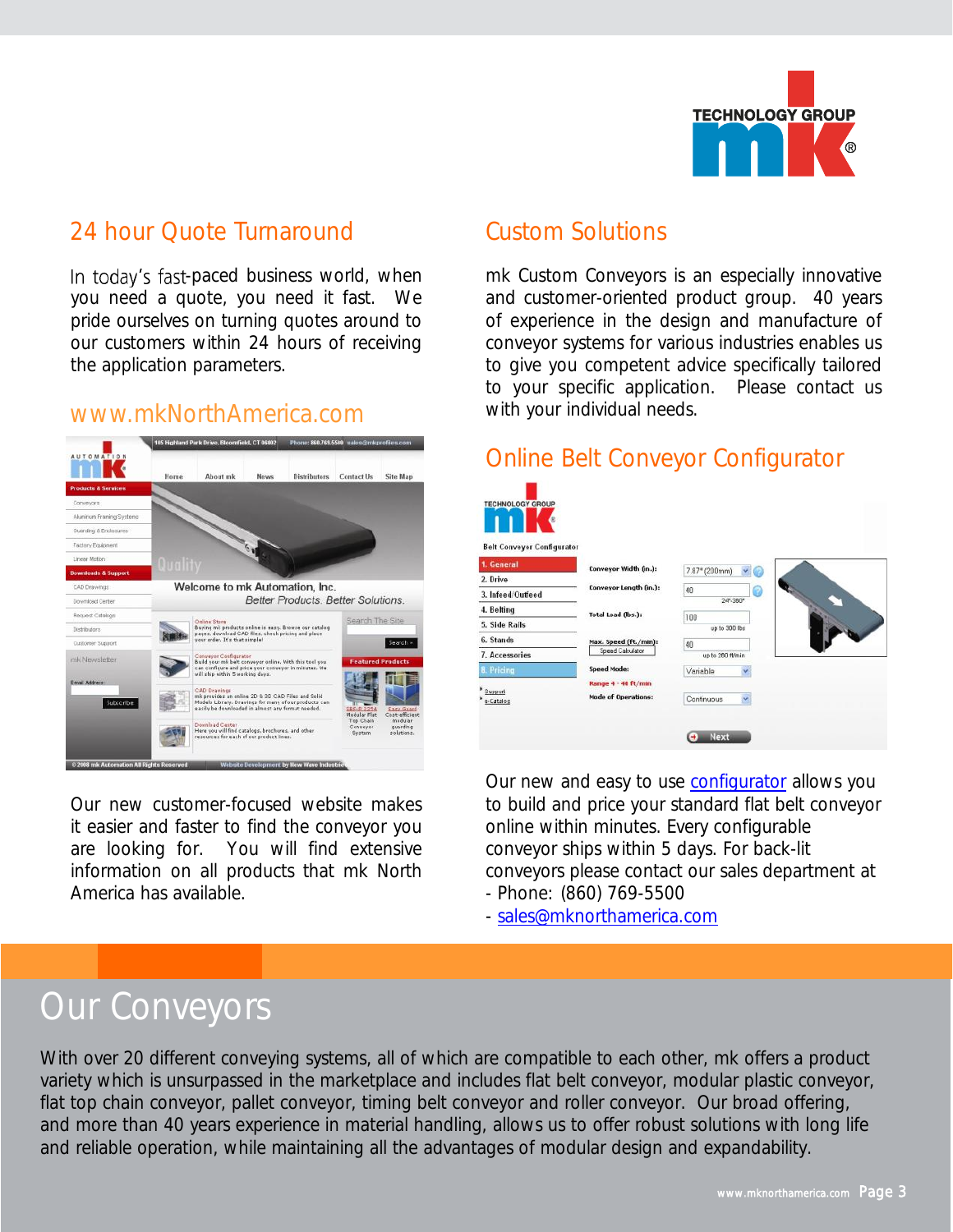# Back-Lit Conveyors

### mk conveyors, better products. better solutions.

mk offers a wide range of back-lit conveyors in various widths and custom lengths. The smooth, continuous surface of a conveyor belt is ideal for many product handling applications. The following are just a selection of the features and benefits of all mk belt conveyors.

- 
- 
- End drive and center drive models` pulleys reduce belt wear
- Quick 5 minute belt change Sealed, high-quality ball bearings
- Strong, box frame construction Stainless steel slider beds and crowned

### bring light into the dark

Back-Lit conveyors are used to provide a greater contrast between the product and the conveyor belt. They are ideal for vision inspection applications - both manual and machine controlled. A light panel is integrated within the frame of our standard GUF-P 2000 series conveyor and emits light through a translucent belt.

- A static-dissipative polycarbonate cover protects the light source while dramatically reducing the amount of static emitted.
- Fluorescent and LED light panels available.
- On/Off switch with 115V power supply

### putting it in perspective

The color quality of light is frequently described by its color temperature. Light coming from a normal incandescent lamp is usually about 2700° Kelvin, while a daylight source might have a color temperature of around 5500 -6000° Kelvin. This is why mk features primarily 5400° Kelvin illumination sources.

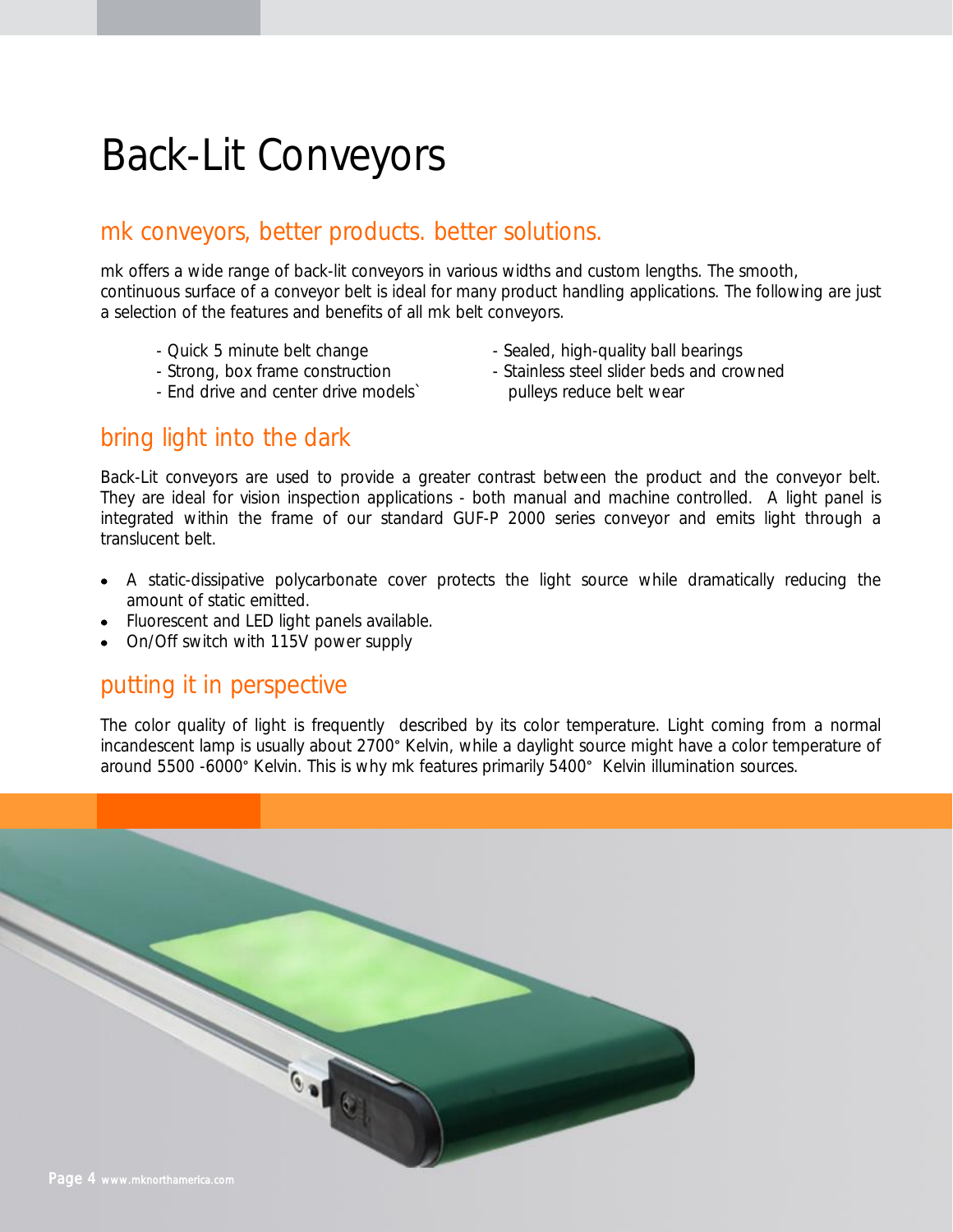

### LED

- $\bullet$ Illumination without ultraviolet light
- Preferred for sensitive parts  $\bullet$
- Low heat development  $\bullet$
- Low failure rate  $\bullet$
- Low power consumption  $\bullet$
- Jitter-free  $\bullet$
- Shock-proof  $\bullet$
- No time lag  $\bullet$
- High safety (low voltage)  $\bullet$
- Long life  $\bullet$
- No mercury or heavy metals  $\bullet$

### construction

#### **Fluorescent**

- $\bullet$ High light efficiency
	- Low-price
	- High range of performance types

#### Note:

The customer can freely specify the light-panel location. Please see page 7 for details.

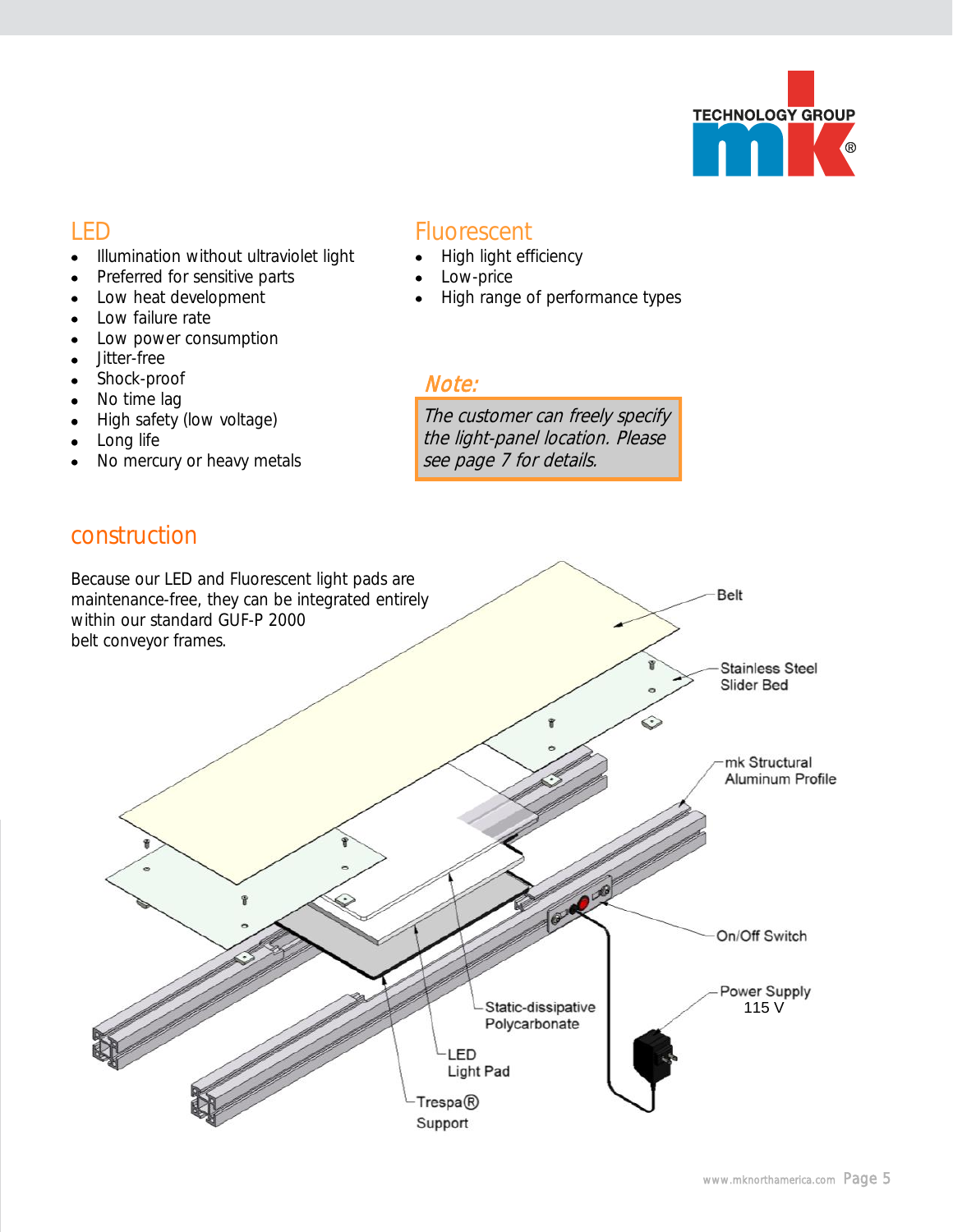## Light Specifications

| <b>Light Source</b> | Light Area<br>$W \times L$ [mm] | Part #  | Luminance<br>[°K] | Color    | Lamp Life<br>[hours] | <b>Notes</b> |
|---------------------|---------------------------------|---------|-------------------|----------|----------------------|--------------|
|                     | 95 x 95                         | $LD-1$  | 5,500             | Daylight | 70,000               | a            |
|                     | 153 x 153                       | $LD-5$  | 5,500             | Daylight | 70,000               | a            |
|                     | 210 x 297                       | $LD-7$  | 5,500             | Daylight | 70,000               | $\mathsf b$  |
| <b>LED</b>          | 305 x 305                       | $LD-8$  | 5,500             | Daylight | 70,000               | $\mathsf b$  |
|                     | 457 x 610                       | $LD-11$ | 5,500             | Daylight | 70,000               | $\mathsf b$  |
|                     | 610 x 457                       | $LD-12$ | 5,500             | Daylight | 70,000               | $\mathsf b$  |
|                     | 610 x 915                       | $LD-13$ | 5,500             | Daylight | 70,000               | $\mathsf b$  |



| <b>Light Source</b> | <b>Light Area</b><br>W x L [mm] | Part #  | Luminance<br>[°K] | Lamp Tone | Lamp Life<br>[hours] | <b>Notes</b> |
|---------------------|---------------------------------|---------|-------------------|-----------|----------------------|--------------|
|                     | 127 x 100                       | $FL-7$  | 5,000             | Daylight  | 10,000               | c, d         |
| Fluorescent<br>Lamp | 120 x 172                       | FL-6    | 5,400             | Daylight  | 20,000               | e            |
|                     | 195 x 247                       | $FL-5$  | 5,400             | Daylight  | 20,000               | е            |
|                     | 280 x 408                       | FL-3a   | 5,400             | Daylight  | 10,000               | e            |
|                     | 408 x 280                       | $FL-3b$ | 5,400             | Daylight  | 10,000               | e, f         |

- Notes:<br>a) LEDs on 4 edges
- 
- 

a) LEDs on 4 edges c) can also operate on 6xAAA batteries<br>b) LEDs on 2 edges d) On/Off switch on unit

b) LEDs on 2 edges d) On/Off switch on unit<br>
e) On/Off switch on cable f) Color-corrected fluores

e) On/Off switch on cable f) Color-corrected fluorescent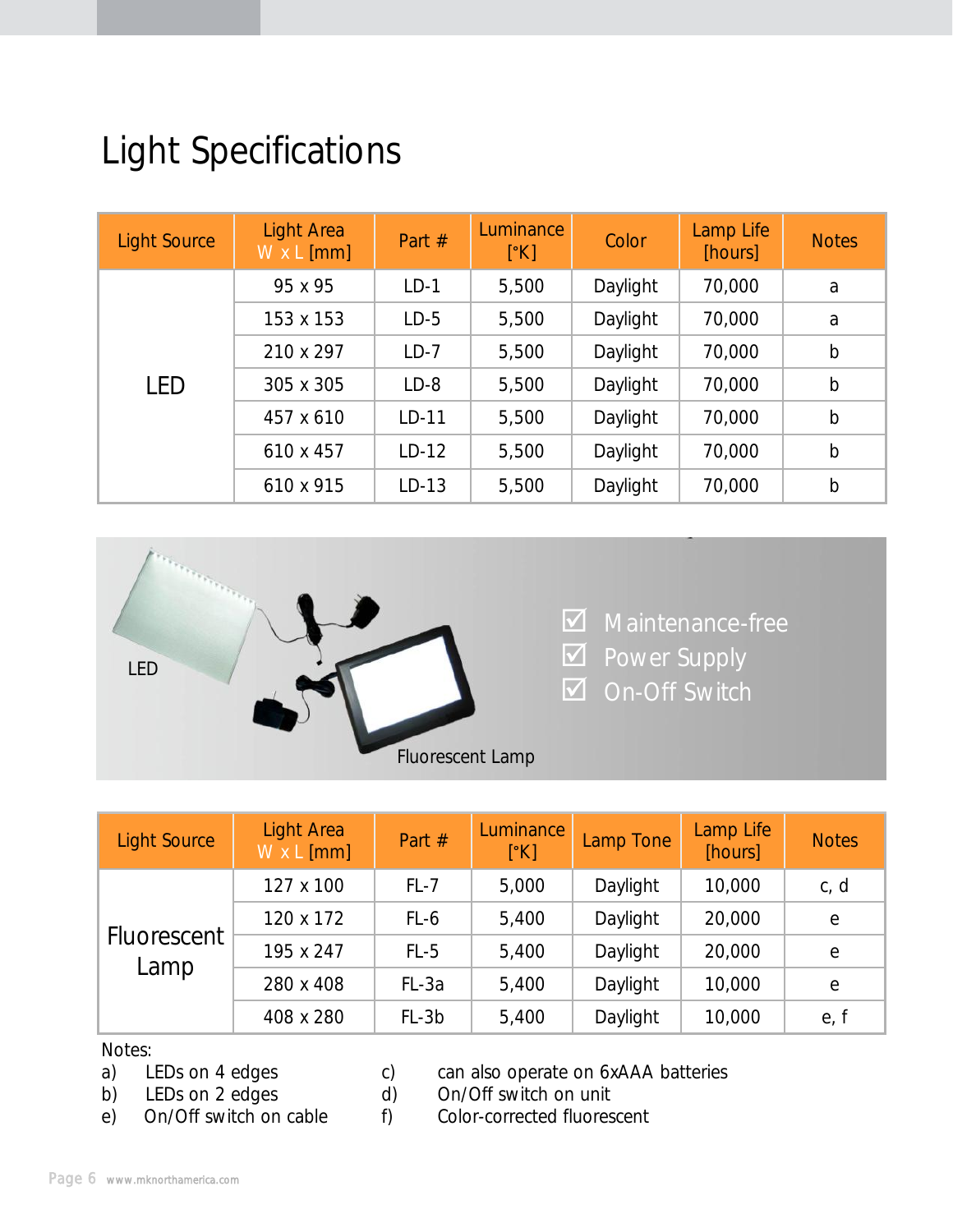

### Dimensions

| <b>LED</b> |                       |                     |                        |                           |                                     | Fluorescent |        |                     |                        |                           |                                   |     |
|------------|-----------------------|---------------------|------------------------|---------------------------|-------------------------------------|-------------|--------|---------------------|------------------------|---------------------------|-----------------------------------|-----|
|            | Min OAL<br>Min<br>Min |                     |                        |                           | Min OAL                             |             | Min    | Min                 |                        |                           |                                   |     |
| <b>BB</b>  | Part $#$              | End<br><b>Drive</b> | Center<br><b>Drive</b> | LP <sub>1</sub><br>Infeed | LP <sub>D</sub><br><b>Discharge</b> | <b>BB</b>   | Part # | End<br><b>Drive</b> | Center<br><b>Drive</b> | LP <sub>1</sub><br>Infeed | LP <sub>D</sub><br><b>Dischar</b> |     |
| 100        | $LD-1$                | 535                 | 640                    | 160                       | 285                                 |             | 200    | $FL-7$              | 520                    | 640                       | 135                               | 290 |
| 200        | $LD-5$                | 530                 | 640                    | 130                       | 250                                 |             | 200    | FL-6                | 560                    | 640                       | 140                               | 245 |
| 250        | $LD-7$                | 665                 | 675                    | 130                       | 245                                 |             | 250    | $FL-5$              | 725                    | 975                       | 180                               | 300 |
| 400        | $LD-8$                | 675                 | 685                    | 130                       | 245                                 |             | 300    | $FL-5$              | 655                    | 705                       | 140                               | 270 |
| 500        | $LD-11$               | 980                 | 990                    | 130                       | 250                                 |             | 400    | FL-3a               | 840                    | 885                       | 155                               | 280 |
| 700        | $LD-12$               | 860                 | 840                    | 130                       | 250                                 |             | 500    | $FL-3b$             | 770                    | 1013                      | 200                               | 300 |
| 700        | $LD-13$               | 1290                | 1300                   | 130                       | 250                                 |             |        |                     |                        |                           |                                   |     |

| I FD                   |                         |                                     | Fluorescent           |         |                     |                        |                         |                                     |  |
|------------------------|-------------------------|-------------------------------------|-----------------------|---------|---------------------|------------------------|-------------------------|-------------------------------------|--|
| n OAL                  | Min                     | Min                                 |                       |         | <b>Min OAL</b>      |                        | Min                     | Min                                 |  |
| Center<br><b>Drive</b> | $LP_1$<br><b>Infeed</b> | LP <sub>D</sub><br><b>Discharge</b> | <b>BB</b><br>Part $#$ |         | End<br><b>Drive</b> | Center<br><b>Drive</b> | $LP_1$<br><b>Infeed</b> | LP <sub>D</sub><br><b>Discharge</b> |  |
| 640                    | 160                     | 285                                 | 200                   | $FL-7$  | 520                 | 640                    | 135                     | 290                                 |  |
| 640                    | 130                     | 250                                 | 200                   | FL-6    | 560                 | 640                    | 140                     | 245                                 |  |
| 675                    | 130                     | 245                                 | 250                   | $FL-5$  | 725                 | 975                    | 180                     | 300                                 |  |
| 685                    | 130                     | 245                                 | 300                   | $FL-5$  | 655                 | 705                    | 140                     | 270                                 |  |
| 990                    | 130                     | 250                                 | 400                   | FL-3a   | 840                 | 885                    | 155                     | 280                                 |  |
| 840                    | 130                     | 250                                 | 500                   | $FL-3b$ | 770                 | 1013                   | 200                     | 300                                 |  |

Min OAL: Minimum conveyor length without stands. Add 125 mm per stand.

Min LP: For Center Drive conveyors, minimum LP dimension is LP<sub>Infeed</sub> at both ends.

#### Note:

The table above shows the maximum size for the light-panel by a given BB. Smaller light-panels can also be integrated.

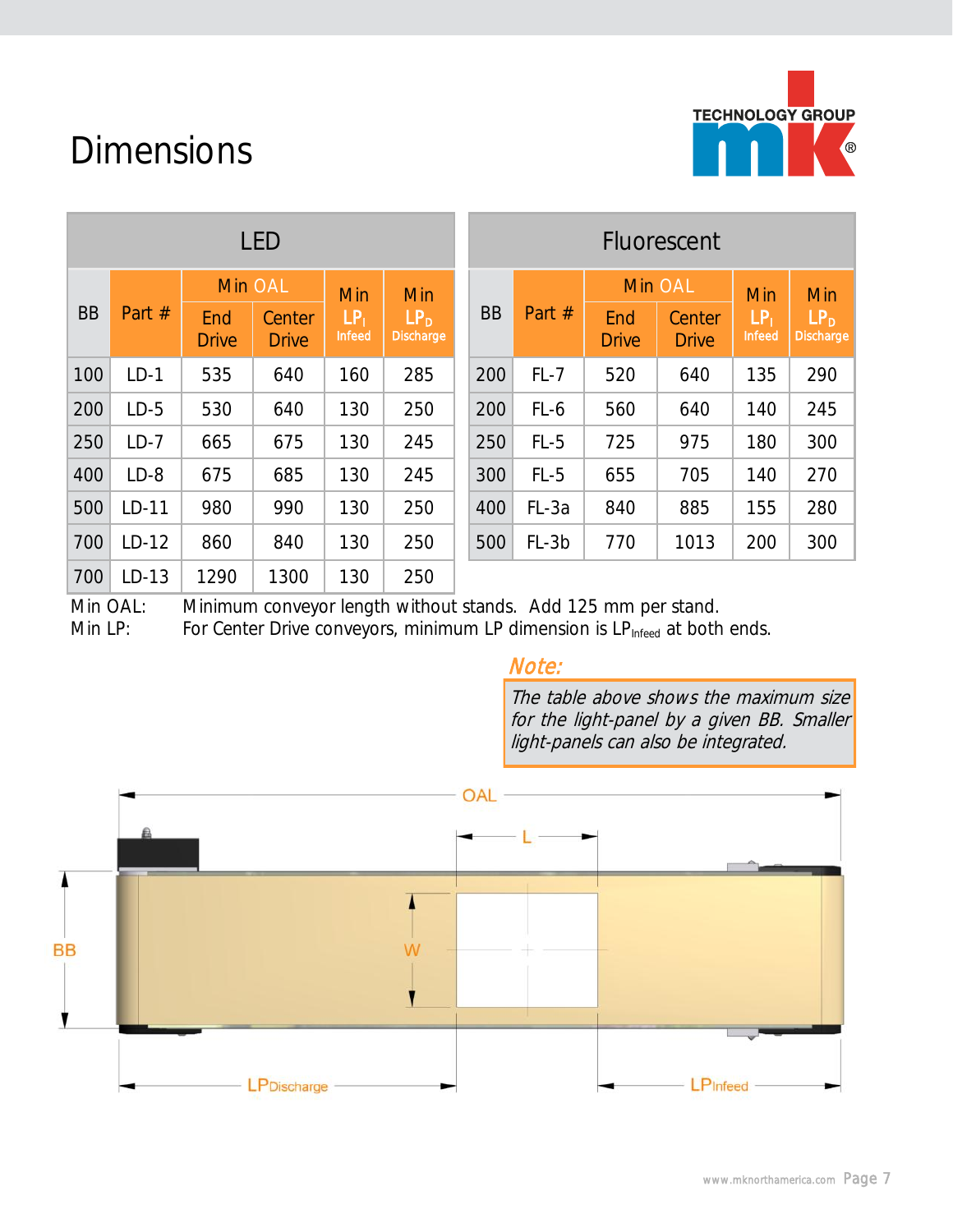### GUF-P 2000 *Head Drive*



Drive Version "AG" shown.<br>("AC")

|                        | Dimensions-Technical Data                              | <b>Remarks</b>                                      |
|------------------------|--------------------------------------------------------|-----------------------------------------------------|
| Conveyor Length, OAL   | 535-10,000 mm                                          | Any increment possible                              |
| Conveyor Width, BB     | 100, 150, 200, 250, 300, 400, 500,<br>600, 700, 800 mm | See light panel dimensions<br>for applicable widths |
| <b>Belt Width</b>      | <b>BB-10 mm</b>                                        | Belt types see page 11                              |
| Drive Location         | Left or Right, relative to travel direction            | Left shown                                          |
| Infeed                 | Tail 01, 09, 11, 13                                    | 01 Standard Tail shown                              |
| Speed                  | to 50 m/min                                            | Constant or Variable                                |
| Load                   | to 35 kg                                               |                                                     |
| <b>Voltage Options</b> | 115V 1 ph/ 230V 1 or 3 ph/ 460V 3 ph                   |                                                     |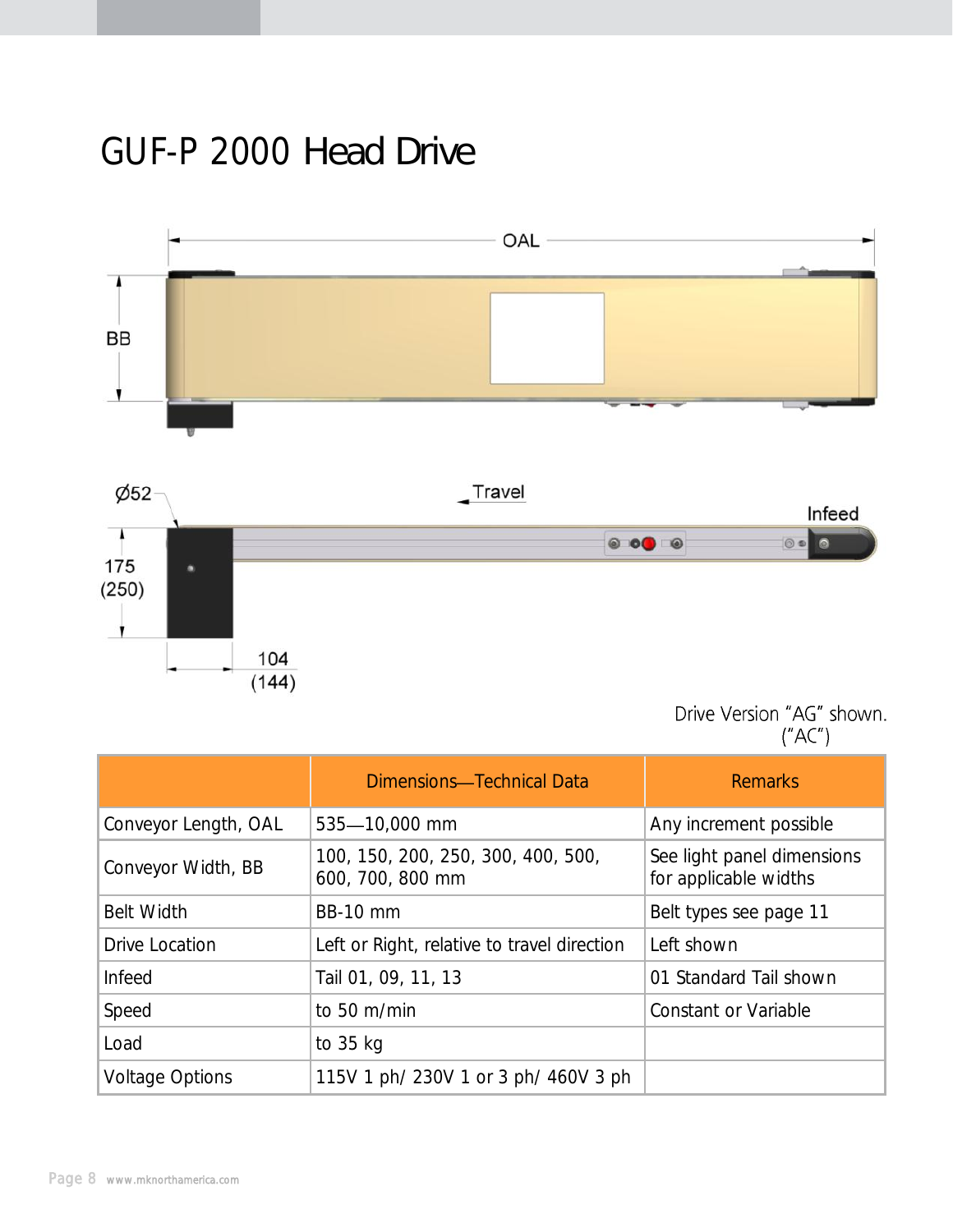

## GUF-P 2000 *Center Drive*





|                        | Dimensions-Technical Data                              | <b>Remarks</b>                                      |
|------------------------|--------------------------------------------------------|-----------------------------------------------------|
| Conveyor Length, OAL   | 640-10,000 mm                                          | Any increment possible                              |
| Conveyor Width, BB     | 100, 150, 200, 250, 300, 400, 500,<br>600, 700, 800 mm | See light panel dimensions<br>for applicable widths |
| <b>Belt Width</b>      | <b>BB-10 mm</b>                                        | Belt types see page 11                              |
| Drive Location         | Left or Right, relative to travel direction            | Specify L2, left shown                              |
| Infeed, Discharge      | Tail 01, 09, 11, 13                                    | 01 Standard Tail shown                              |
| Speed                  | to 50 m/min                                            | Constant or Variable                                |
| Load                   | to 35 kg                                               |                                                     |
| <b>Voltage Options</b> | 115V 1 ph/ 230V 1 or 3 ph 460V 3 ph                    |                                                     |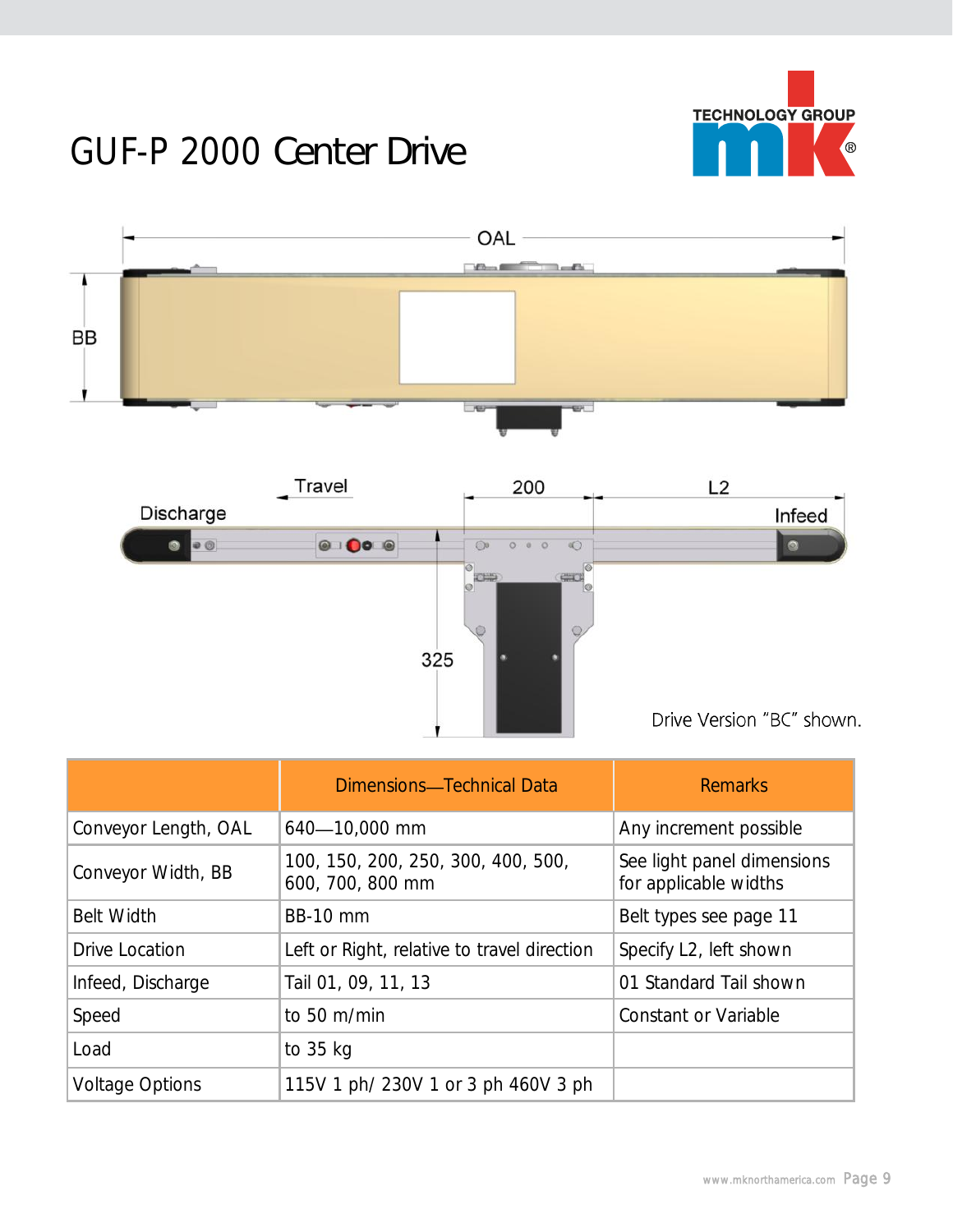## Infeed/ Discharge Options



For other specification please see our "mk conveyer system" [catalog](http://www.mknorthamerica.com/catalogs/conveyor_catalog/flash.htm#/48/) page 48/49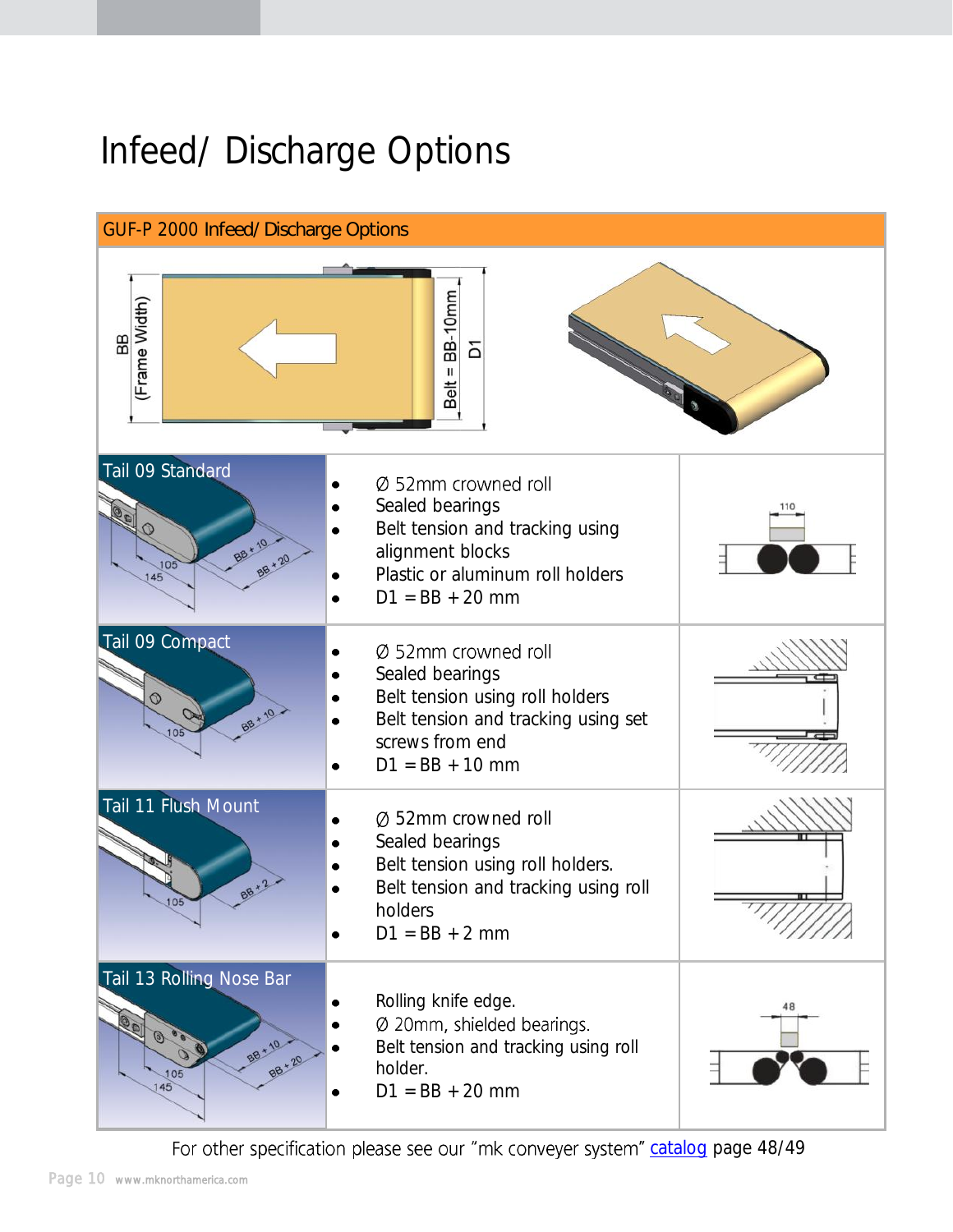

# Belts

| <b>Type</b>     | <b>Technical information</b> |                                                                                                                                       |                                                                          |
|-----------------|------------------------------|---------------------------------------------------------------------------------------------------------------------------------------|--------------------------------------------------------------------------|
| B1, White       |                              | Thickness = $0.9$ +/- 0.1 mm<br>Topside and underside are<br>urethane impregnated<br>Allowed Temperature<br>Range from -30 to 100°C   | • Lint-free edges<br>• High abrasion<br>resistance<br>• Antistatic       |
| B2. Transparent |                              | Thickness = $0.6$ +/- $0.1$ mm<br>Topside and underside are<br>urethane impregnated<br>Allowed Temperature<br>Range from -30 to 100°C | • High degree of<br>transparency<br>• Food suitability                   |
| B3. Green       |                              | Thickness = $0.6$ +/- 0.1 mm<br>Topside and underside are<br>urethane impregnated<br>Allowed Temperature<br>Range from -30 to 100°C   | • Lint-free edges<br>• High abrasion<br>resistance<br>• Food suitability |

Shown above is a selection of our standard belt options. Other specifications may be possible.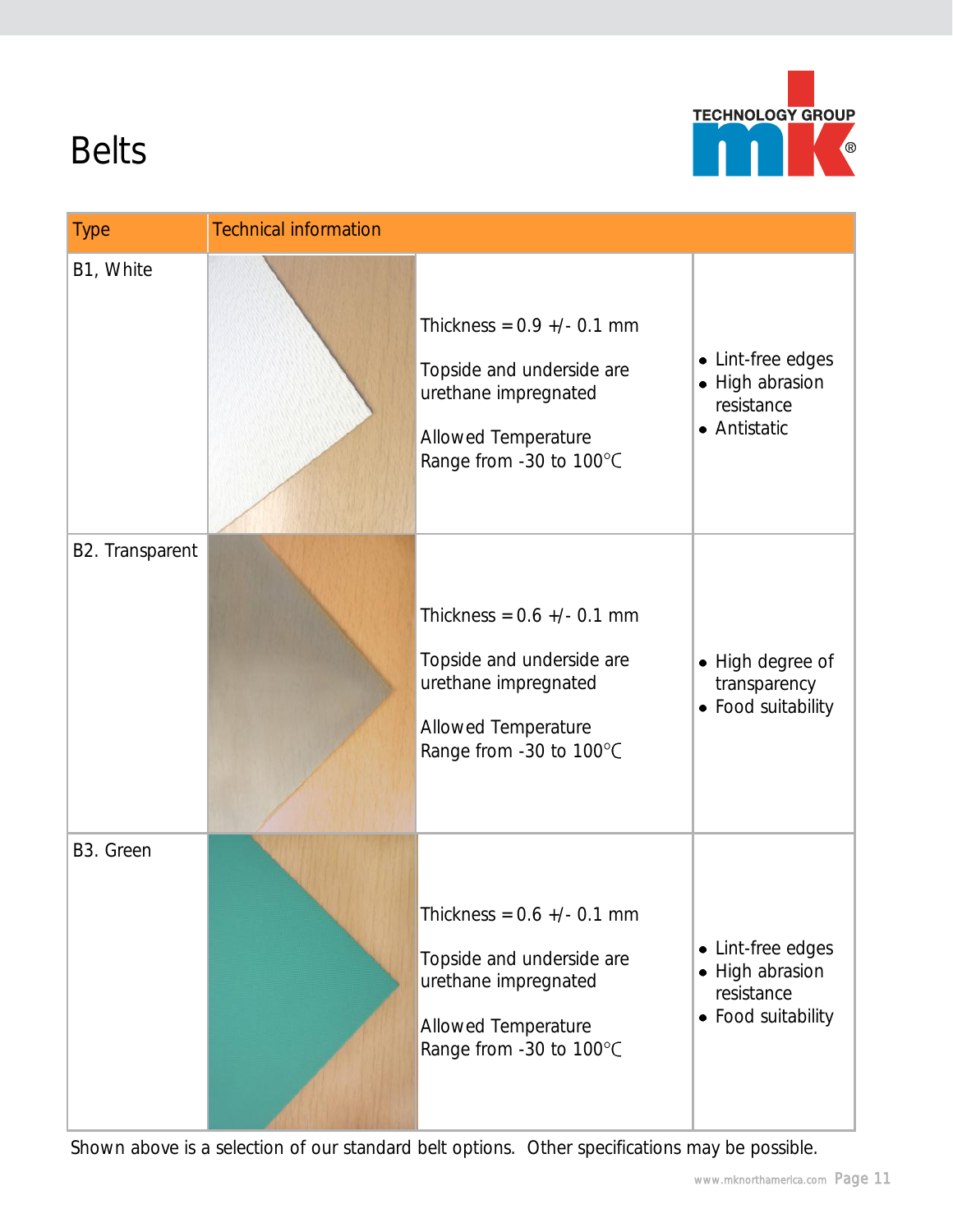## Stands and Mounting Options



Shown above is a selection of our standard stands and mounting options. Other specifications may be possible.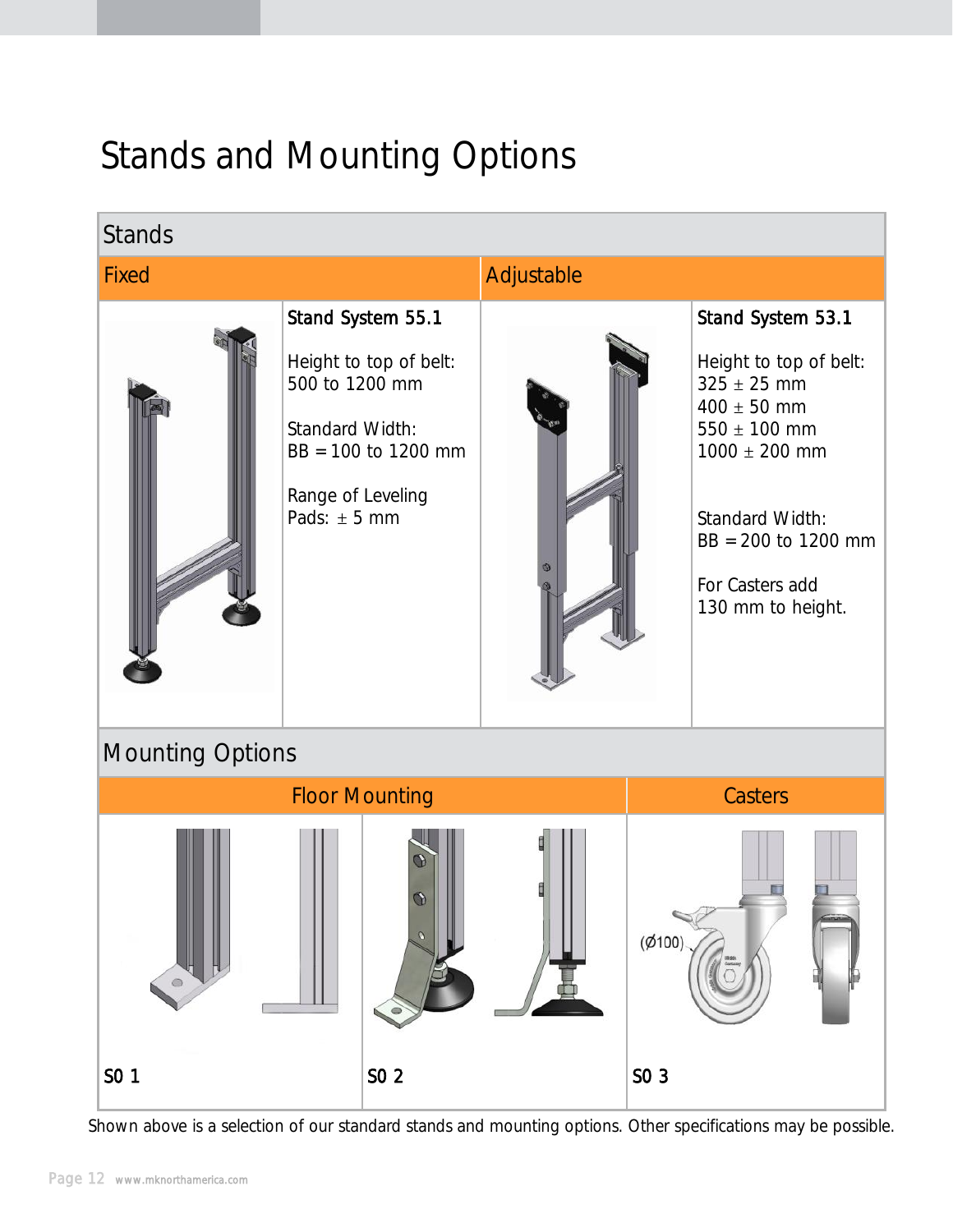

### Side Rails and Accessories

| Side Rails                                                                             |                                                                                                            |
|----------------------------------------------------------------------------------------|------------------------------------------------------------------------------------------------------------|
| <b>Fixed</b>                                                                           | Adjustable                                                                                                 |
| Sizes in mm:<br>$V = [25, 50, 75]$ mm<br>Side rail material is aluminum                | Sizes in mm:<br>$H = [50, 75, 100]$ mm<br>$V = [75, 100, 150, 200]$ mm<br>Aluminum backed UHMW             |
|                                                                                        | 23<br>н<br><b>UHMW</b><br>40                                                                               |
| Accessories                                                                            |                                                                                                            |
| <b>Nuts</b>                                                                            |                                                                                                            |
| Square nut:<br>20<br>M4, M5, M6, M8<br>Steel Zn or stainless<br>6<br>20<br>steel<br>20 | Note:<br>Nuts can be preinstalled<br>in conveyor frame or<br>shipped loose. T-Nuts<br>and Slot Nuts can be |
| T-Nut:<br>M4, M5, M6, M8<br>Steel Zn<br>Slot Nut:<br>M5, M6, M8                        | integrated every time.<br>10.                                                                              |
| Steel Zn or stainless<br>steel                                                         |                                                                                                            |

J, Shown above is a selection of our accessories and standard rail options. Further specifications and options are shown in our [catalogs.](http://www.mknorthamerica.com/downloads.html)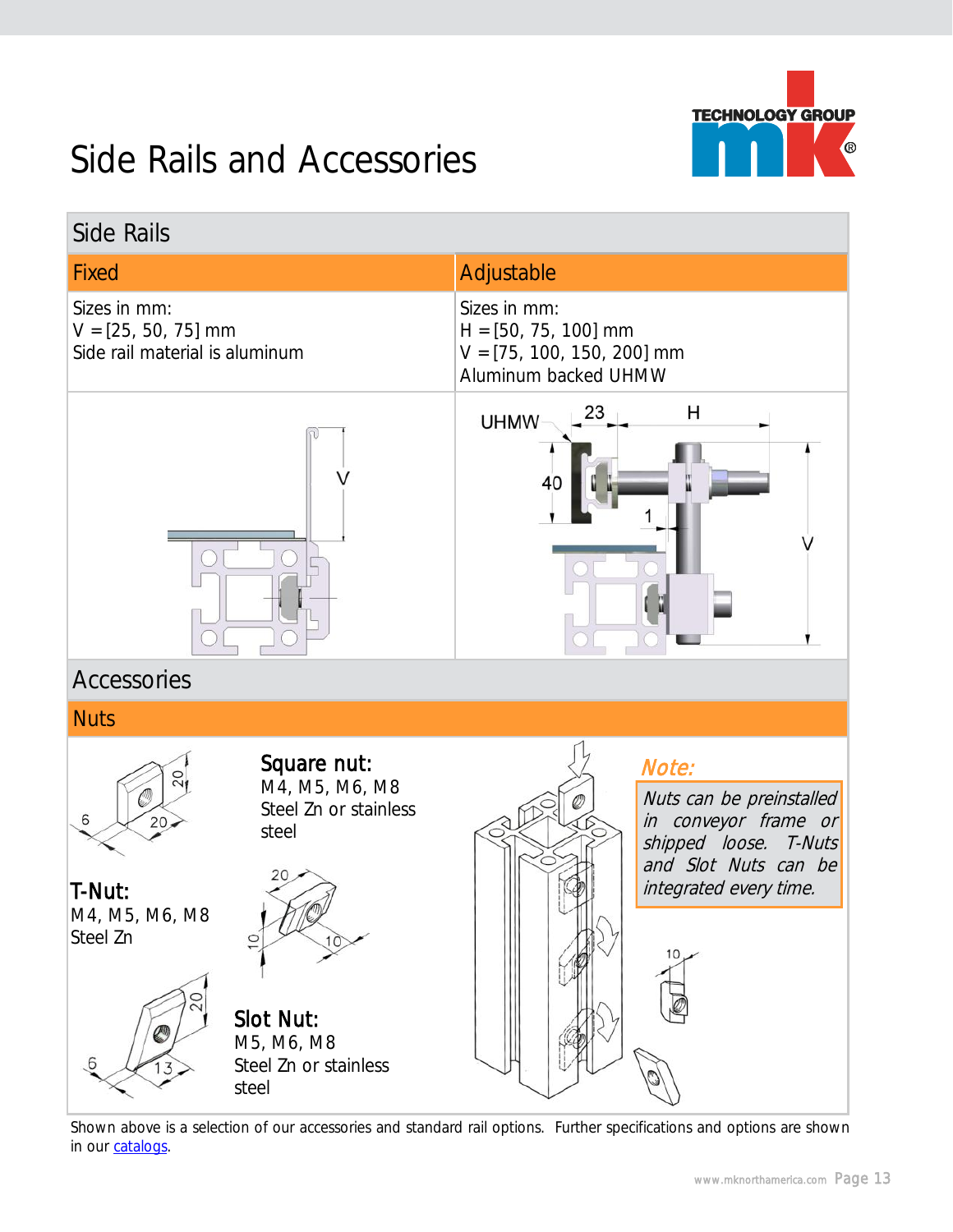### mk Resources and Literature





Our new website makes it easier and faster to find the solution you are looking for. You will find extensive information on all products that mk North America has to offer.

- Electronic quote request forms
- CAD downloads
- Electronic catalogs
- Online belt conveyor configurator

### mk Quick Designer Software

"mk QuickDesigner" includes "mk Config" a state-of-the-art and stand-alone for pricing, planning and designing perimeter guards quickly and easily. "mk QuickDesigner" also includes "mk Parts", our latest electronic catalog with easy access to CAD files in most native and neutral formats.

### Conveyor Systems Catalog

We offer 20 different conveying szstems, all of wich are completely compatible with the mk Aluminum Framings. This spectrum of offerings and more than 40 years of experience in material handling, allows us to offer robust solutions that feature long life and reliable operations.

- 20 different conveyor styles
- Custom solutions
- Engineering support
- Quick delivery

### Aluminum Framing System Catalog

The largest offering on the market is at your disposal to build just about anything you can imagine. Simple frames for minimum available space can be manufactured as readily as load bearing constructions for heavy-duty machinery

- 4 Profile Series (25mm, 40mm, 50mm, 60mm)
- Over 200 extrusion shapes
- High quality, easy-to-use components
- Large inventory, same-day shipments

### Guarding Systems & Factory Equipment Catalog

Perimeter guards, machine guards, safety enclosures, clean rooms, work platforms and industrial workstations can be built in a cost-effective way using the mk Aluminum Framing System.

- Flexible and economical solutions
- Turn-key, pre-assembled or kit-form
- Custom solutions
- Design software

### Linear Motion Catalog

Glides, positions, roller guides and linear carriages designed as a stand-alone or add-on for handling applications requiring high repeatable and precision.

- Tracks available for all mk Profile Series
- Add-on principle
- High precision and repeatability
- Application support







mk

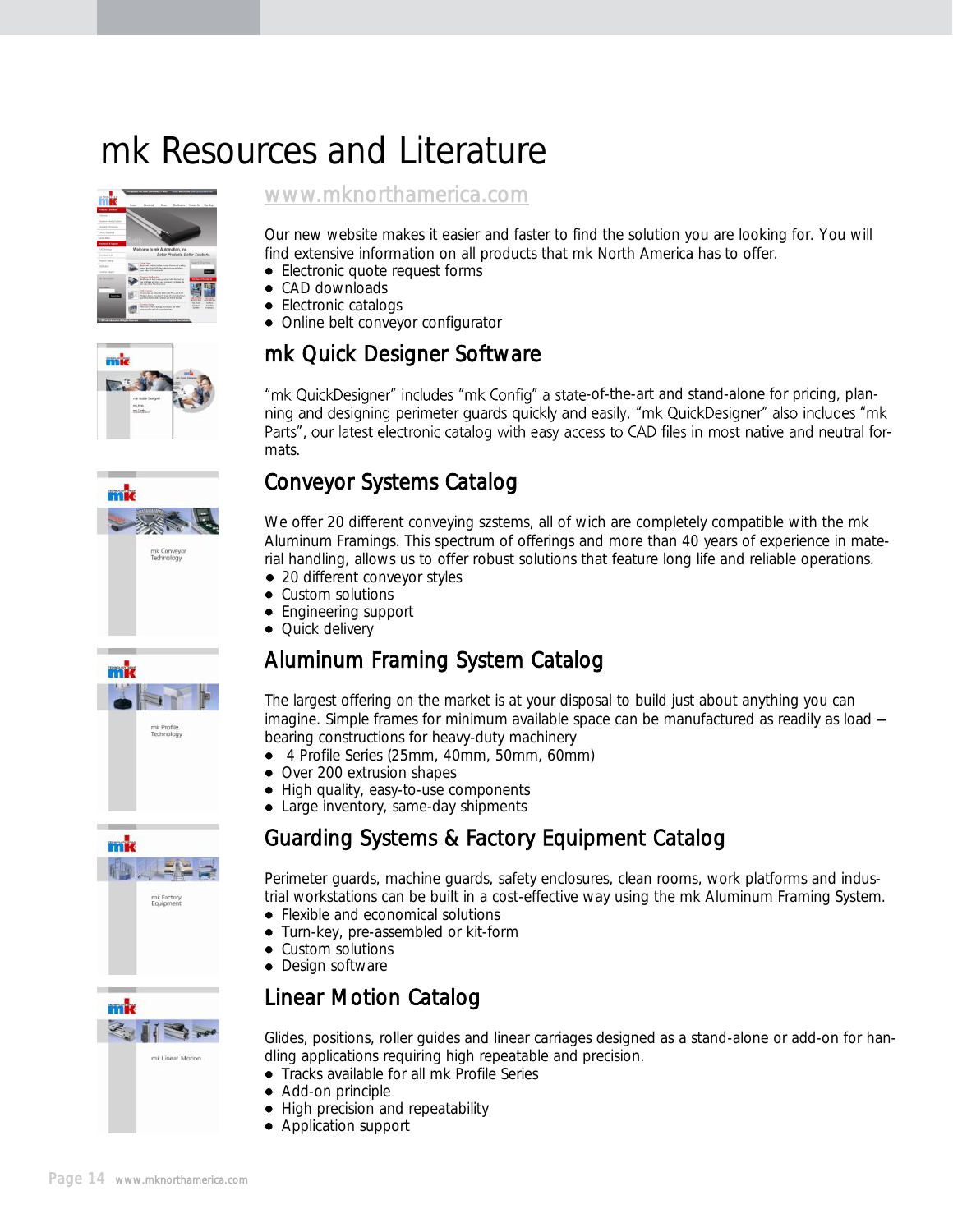

## Quote Request Form

### Contact Information

| Name    |       | Date |  |
|---------|-------|------|--|
| Company |       | Fax  |  |
| Phone   | Email |      |  |

#### Product

| Material    | Unit weight  |  |
|-------------|--------------|--|
| Description | Total weight |  |
| Temperature |              |  |

#### Light Panel (pages 06-07)

| Part # |  |
|--------|--|
|--------|--|

Part  $\#$   $\Box$  LP<sub>D</sub>  $\Box$  LP<sub>D</sub>  $\Box$  LP<sub>D</sub>  $\Box$  LP<sub>D</sub>

#### Conveyor (pages 08-09)

| Length OAL      |                                       |                                                                |    | Frame Width BB |                       |                          |                                                 |
|-----------------|---------------------------------------|----------------------------------------------------------------|----|----------------|-----------------------|--------------------------|-------------------------------------------------|
| Type            | $\Box$ Head Drive $\Box$ Center Drive |                                                                |    | Drive Location |                       | $\Box$ Left $\Box$ Right |                                                 |
| Infeed Tail     |                                       | Discharge Tail                                                 |    |                | Center Drive location |                          |                                                 |
| Belt Type       |                                       |                                                                |    |                |                       |                          |                                                 |
| Speed           |                                       | $\Box$ fpm $\Box$ mpm Speed is $\Box$ constant $\Box$ variable |    |                |                       |                          | Products $\Box$ will $\Box$ will not accumulate |
| Available power |                                       | VAC.                                                           | Ph | Hz             |                       |                          |                                                 |
| Other           |                                       |                                                                |    |                |                       |                          |                                                 |

#### Stands (pages 12)

| Type           | $\Box$ None $\Box$ Fixed $\Box$ Adjustable      | Height |  |
|----------------|-------------------------------------------------|--------|--|
| <b>Options</b> | $\Box$ None $\Box$ SO 1 $\Box$ SO 2 $\Box$ SO 3 |        |  |
| Other          |                                                 |        |  |

### Rails and Accessories (page 13)

| Type        | $\Box$ None $\Box$ Fixed $\Box$ Adjustable | <b>Dimensions</b> | V: | ⊣ |
|-------------|--------------------------------------------|-------------------|----|---|
| Accessories |                                            |                   |    |   |
| Other       |                                            |                   |    |   |

### Environment

| Unusual ambient conditions |  |
|----------------------------|--|
|                            |  |

FAX completed form to (860)769-5505 or [EMAIL to Sales@mkNorthAmerica.com](mailto:sales@mknorthamerica.com?subject=Back-Lit%20conveyor)